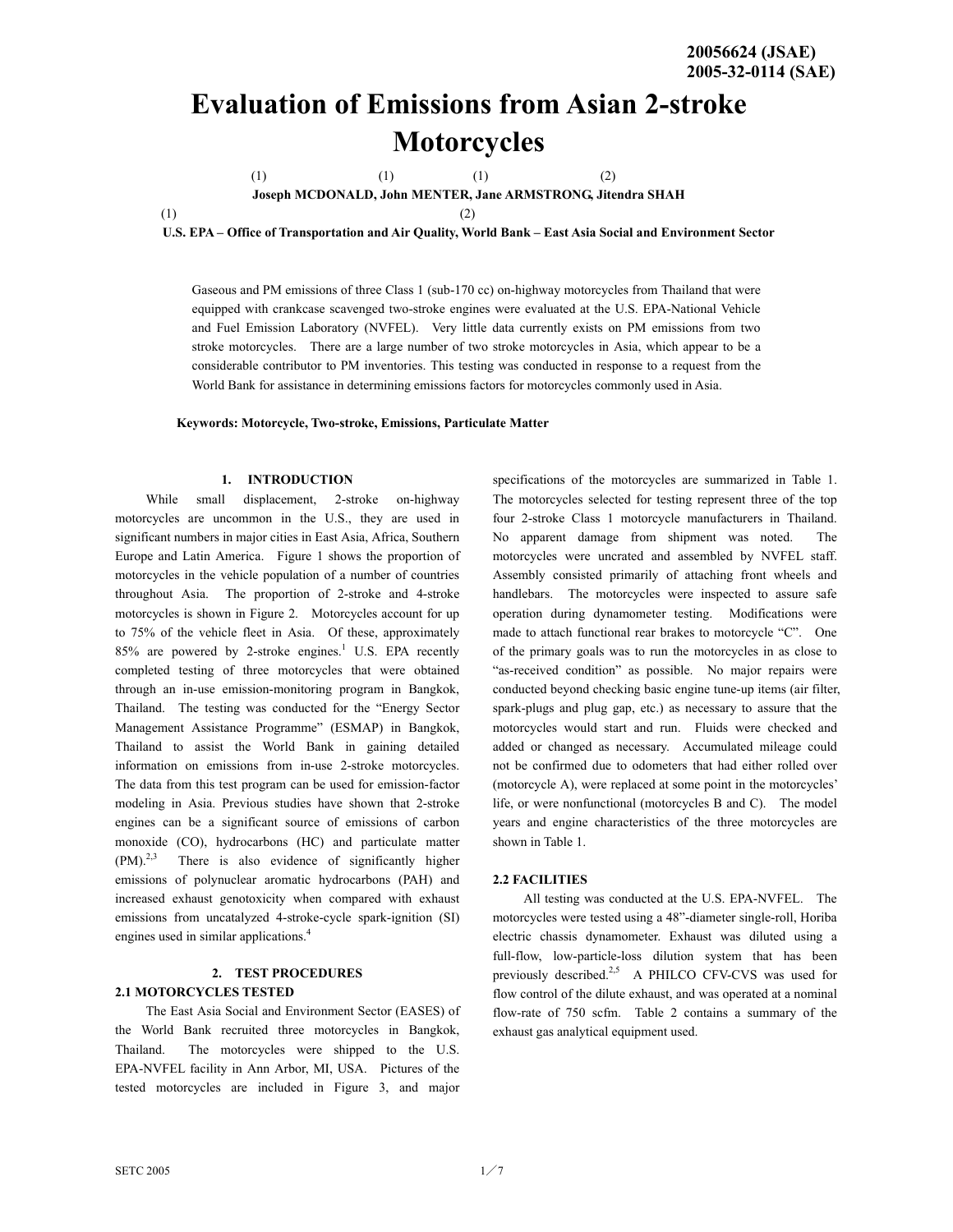# **20056624 (JSAE) 2005-32-0114 (SAE)**





Motorcycle "A"



Motorcycle "B"

**Figure 1:** Motorcycle and light-duty vehicle population in selected Asian countries.



Motorcycle "C"

**Figure 3:** Photographs of the motorcycles tested showing some of the set-up details of testing on the single 48" roll electric dynamometer.

**Figure 2:** 2- and 4-stroke motorcycle population in selected Asian countries.

|                            |      | Motorcy Model Engine Type                                | Cylinder         | Cooling System | Rated           | Transmission    | Inertia Weight   | Lubrication |
|----------------------------|------|----------------------------------------------------------|------------------|----------------|-----------------|-----------------|------------------|-------------|
| cle                        | Year |                                                          | Displacement     | Method         | Power           |                 | (as tested)      |             |
| $A$ "                      | 2001 | Single-cylinder<br>crankcase-scavenged<br>2-stroke-cycle | $110 \text{ cc}$ | Air            | N/A             | 6-speed, manual | $180 \text{ kg}$ | Automatic   |
| $\mathrm{H}^{\mathrm{op}}$ | 1995 | (see above)                                              | 148 cc           | Glvcol/water   | $25 \text{ kW}$ | 6-speed, manual | $198 \text{ kg}$ | Automatic   |
| C                          | 1993 | (see above)                                              | $123 \text{ cc}$ | Glycol/water   | 14 kW           | 5-speed, manual | 182 kg           | Automatic   |

**Table 1:** Motorcycle technical specifications.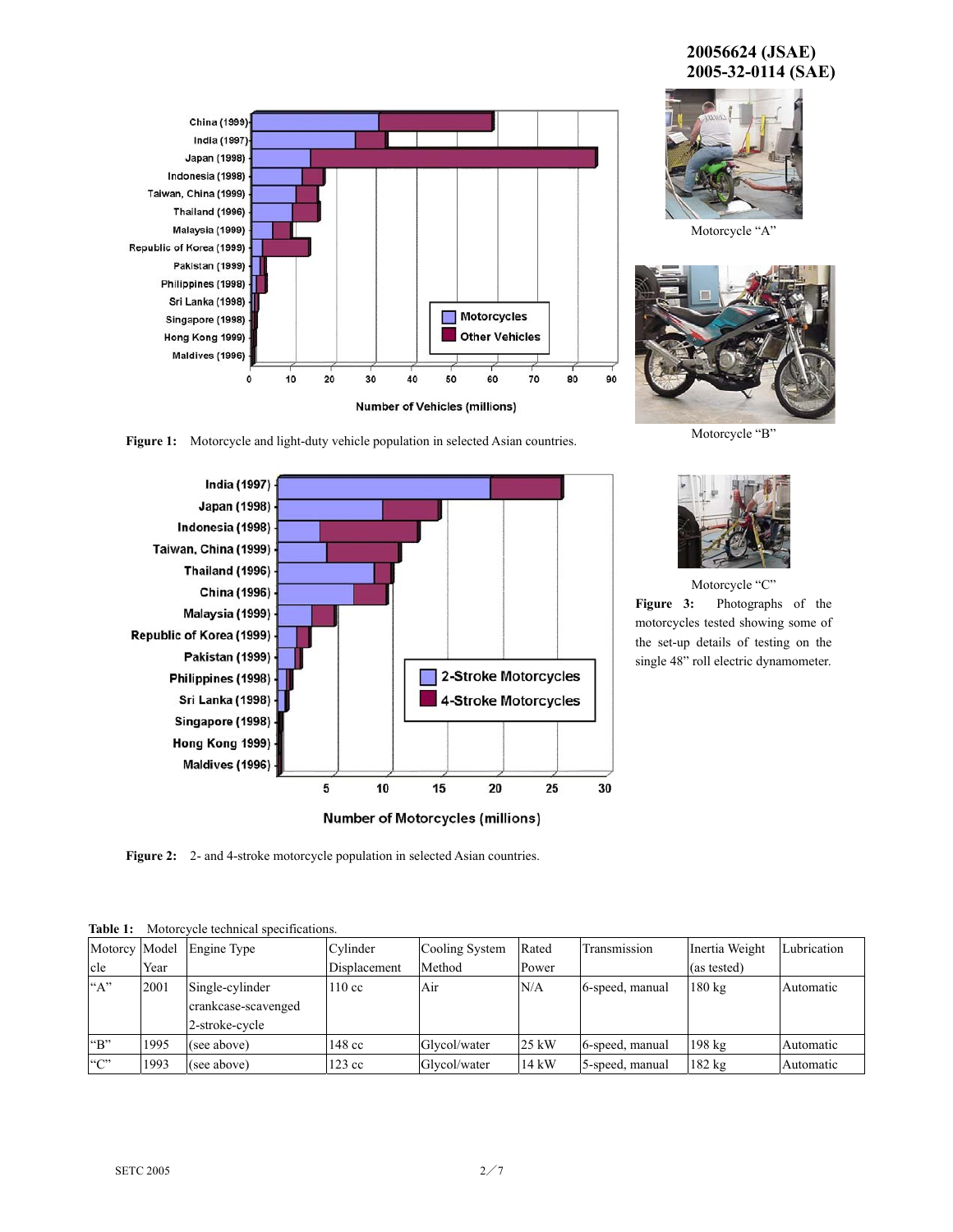**Table 2:** Exhaust gas analyzers.

| Bag-sample Dilute Gas Analyzers                                  | Species         |  |  |  |  |
|------------------------------------------------------------------|-----------------|--|--|--|--|
| HORIBA AIA-23 NDIR                                               | CO              |  |  |  |  |
| HORIBA AIA-23 NDIR                                               | CO <sub>2</sub> |  |  |  |  |
| Beckman 400 FID                                                  | HС              |  |  |  |  |
| BECKMAN 951A CLD                                                 | NOx             |  |  |  |  |
| CONTINUOUS<br><b>DILUTE</b><br>GAS                               |                 |  |  |  |  |
| <b>ANALYZERS</b>                                                 |                 |  |  |  |  |
| Horiba FIA-220 HFID                                              | THC             |  |  |  |  |
| ROSEMOUNT 955 HCLD                                               | NOx             |  |  |  |  |
| Note: A 191 $\degree$ C heated sample line was used for sampling |                 |  |  |  |  |
| from the dilution tunnel to the heated continuous analyzers      |                 |  |  |  |  |

**Table 3:** Fuel properties.

| <b>Test Method</b>                                          | <b>Results</b> |  |  |
|-------------------------------------------------------------|----------------|--|--|
| <b>Net Heat of Combustion,</b><br><b>ASTM D3338 (MJ/kg)</b> | 42.90          |  |  |
| Density @ 15.5 $^{\circ}$ C (g/cm <sup>3</sup> )            | 0.7432         |  |  |
| RON, ASTM D2699                                             | 97.0           |  |  |
| MON, ASTM D2700                                             | 87.6           |  |  |
| Olefins (% Vol.)                                            | 1.8            |  |  |
| <b>Aromatics (% Vol.)</b>                                   | 30.6           |  |  |
| <b>Saturates</b>                                            | 67.6           |  |  |
| Sulfur, ASTM D2622 (ppm mass)                               | 31             |  |  |
| Lead, ASTM D3237 (g/l-gasoline)                             | 0.004          |  |  |
| Phosphorous, ASTM D3231 (g/l-gasoline)                      | 0.0004         |  |  |
| Vapor Pressure, ASTM D5191 (kPa)                            | 60.7           |  |  |
| <b>Distillation Properties, ASTM D86</b>                    |                |  |  |
| IBP $(^{\circ}C)$ :                                         | 32             |  |  |
| 10 % (°C):                                                  | 52             |  |  |
| 50 % (°C):                                                  | 104            |  |  |
| 90 % (°C):                                                  | 158            |  |  |
| End Point $(^{\circ}C)$ :                                   | 203            |  |  |

**Table 4:** Lubricant properties.

| <b>Test Method</b>                                                      | <b>Results</b> |
|-------------------------------------------------------------------------|----------------|
| <b>Kinematic Viscosity @ 40 °C(centistokes) ASTM</b> $_{47.42}$<br>D445 |                |
| Density @ 15.5 $^{\circ}$ C (g/cm <sup>3</sup> ), ASTM D4052            | 0.8651         |
| Total Base Number (mg-KOH/g), ASTM D4739                                | 0.9            |
| Total Acid Number (mg-KOH/g), ASTM D664                                 | < 0.01         |
| Olefins (% Vol.)                                                        | 0.0            |
| Aromatics (% Vol.)                                                      | 59.4           |
| <b>Saturates</b>                                                        | 40.6           |
| Carbon (% mass), ASTM D5291                                             | 86.31          |
| Hydrogen (% mass), ASTM D5291                                           | 13.59          |
| Oxygen (% mass), ASTM D5291                                             | < 0.05         |
| Nitrogen (% mass), ASTM D5291                                           | 0.10           |
| Sulfur (ppm mass), ASTM D2622                                           |                |

# **20056624 (JSAE) 2005-32-0114 (SAE)**

Typically, all of the dilution air for this system is filtered using HEPA filtration on the inlet together with a booster blower. In this case, a fraction of the dilution air was unfiltered and drawn in around the tailpipe of each motorcycle to prevent the sampling system from affecting proper exhaust scavenging. Considering the relatively low ambient concentration of PM within the test-cell during testing (< 50 µg/m3) and the relatively high PM emissions of the tested motorcycles, the effects of the small fraction of unfiltered dilution air on the measured PM emissions were negligible  $(\leq 1\%)$ , and thus could be eliminated in the final emissions calculations.

# **2.3 FUEL AND LUBRICANT**

The gasoline used for all testing was from a single batch of Indolene<sup>TM</sup> (Table 3). The motorcycles were equipped with automatic lubrication systems, thus premixing of lubricant with the fuel was not required. Lubricant was provided by the World Bank-EASES (Table 4). It was a standard lubricant formulated for crankcase scavenged 2-stroke engines and commercially available in Thailand.

# **2.4 TEST CYCLES**

Examples of the driving traces used for chassis dynamometer testing are presented in the Appendix. The motorcycles were tested over two chassis dynamometer drive cycles. The U.S. Federal Test Procedure (FTP) for testing of Class 1 (sub-170 cc cylinder displacement) motorcycles was used, which includes a version of the urban dynamometer driving schedule (UDDS) specifically for Class 1 motorcycles.<sup>6</sup> The Class 1 Motorcycle UDDS differs from the more commonly used light-duty vehicle procedures (FTP75/UDDS) in that it has reduced speeds at two sections of the test.<sup>7</sup> The motorcycles were also tested over the New York City Cycle (NYCC).<sup>8</sup> The NYCC contains operation that represents heavily congested urban traffic, with frequent idling and a low average speed. This particular cycle was selected since it appeared to have operational characteristics that were consistent with the manner in which this particular type of motorcycle is operated in large Asian cities.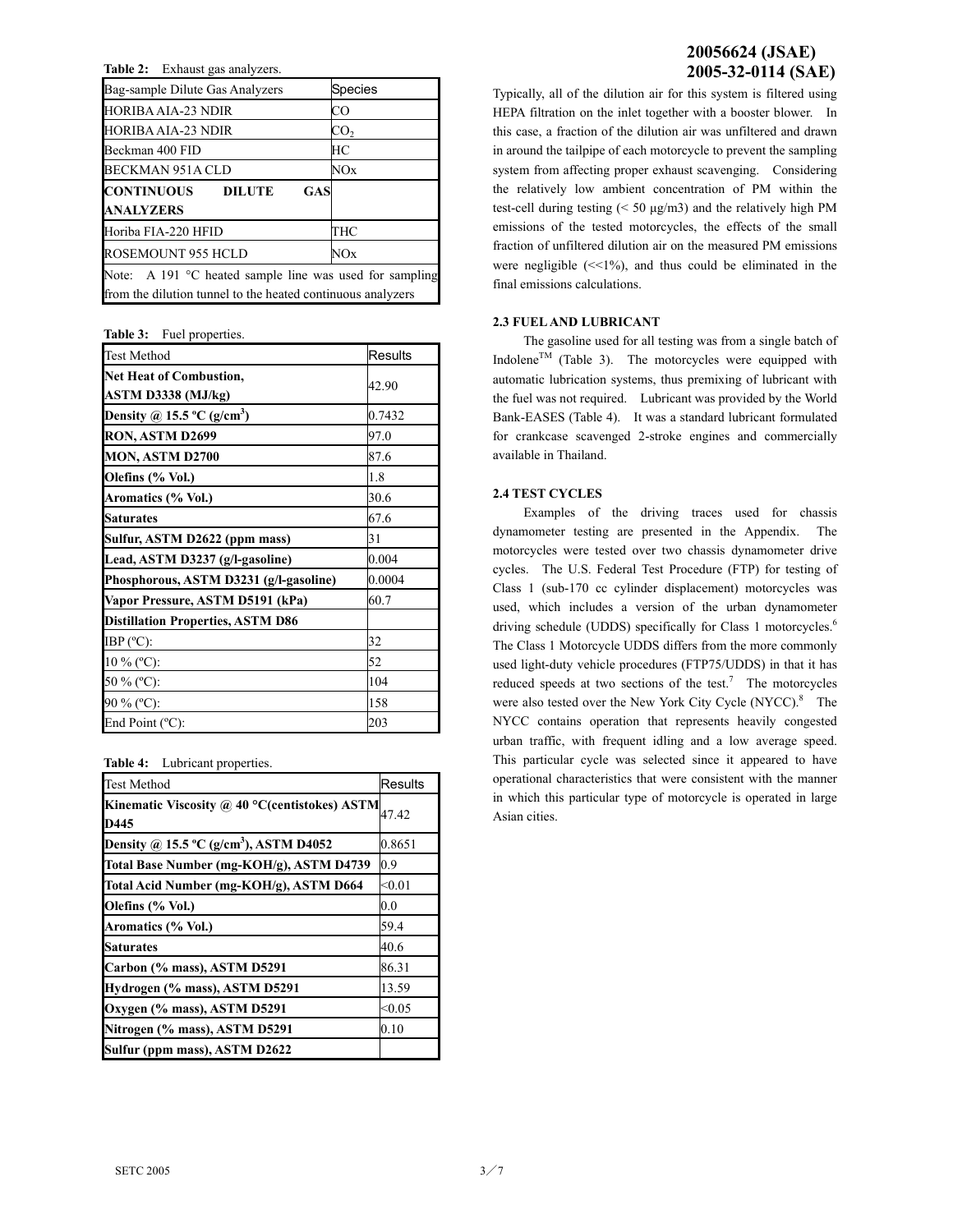**Table 5:** Summary of emissions and fuel economy results over the Class 1 Motorcycle FTP and New York City Cycle.

| Motorcycle    | <b>Test Cycle</b> | <b>PM</b>   | NOx          | <b>THC</b> | CO        | CO <sub>2</sub> | FE          |
|---------------|-------------------|-------------|--------------|------------|-----------|-----------------|-------------|
|               |                   | (g/km)      | (g/km)       | (g/km)     | (g/km)    | (g/km)          | (1/100km)   |
| ``A"          | Class 1           | 0.6         | 0.12         | 19         | 22        | 29              | 5.23        |
|               | Motorcycle FTP    | $(\pm 0.2)$ | $(\pm 0.11)$ | $(\pm 4)$  | $(\pm 3)$ | $(\pm 2)$       | $(\pm 0.7)$ |
| $~\rm{``B''}$ | Class 1           | 0.3         | 0.02         | 12         | 13        | 39              | 4.06        |
|               | Motorcycle FTP    | $(\pm 0.2)$ | $(\pm 0.01)$ | $(\pm 1)$  | $(\pm 2)$ | $(\pm 4)$       | $(\pm 0.1)$ |
| C             | Class 1           | 0.24        | 0.14         | 13         | 7         | 46              | 4.20        |
|               | Motorcycle FTP    |             |              |            |           |                 |             |
| "A"           | <b>NYCC</b>       | 0.6         | 0.07         | 27         | 21        | 56              | 7.35        |
|               |                   | $(\pm 0.2)$ | $(\pm 0.01)$ | $(\pm 2)$  | $(\pm 1)$ | $(\pm 5)$       | $(\pm 0.7)$ |
| $~\rm{``B''}$ | <b>NYCC</b>       | 0.4         | 0.05         | 24         | 24        | 59              | 7.13        |
|               |                   | $(\pm 0.2)$ | $(\pm 0.01)$ | $(\pm 1)$  | $(\pm 2)$ | $(\pm 7)$       | $(\pm 0.7)$ |
| $\mathbf{r}$  |                   |             |              |            |           |                 |             |

*Notes:* 

- *The "±" values represent 95% confidence intervals for a two-sided students' t-test with 3 to 4 test cycle replicates*
- *HC emissions are from the continuous heated FID*
- *Fuel economy results are reported as unadjusted test results based on an emissions carbon balance.*
- *Motorcycle "C" experienced a mechanical failure, and thus did not complete sufficient FTP test replicates for calculation of a confidence interval, and did not complete testing over the NYCC.*
- *U.S. FTP emission standards for Class I on-highway motorcycles are HC: 5.0 g/km, CO: 12 g/km. In 2006 the HC standard drops to 1.0 g/km.*



Figure 4: A comparison of PM emissions from the tested motorcycles to that of other motorcycles and light-duty vehicles tested at the U.S. EPA – NVFEL.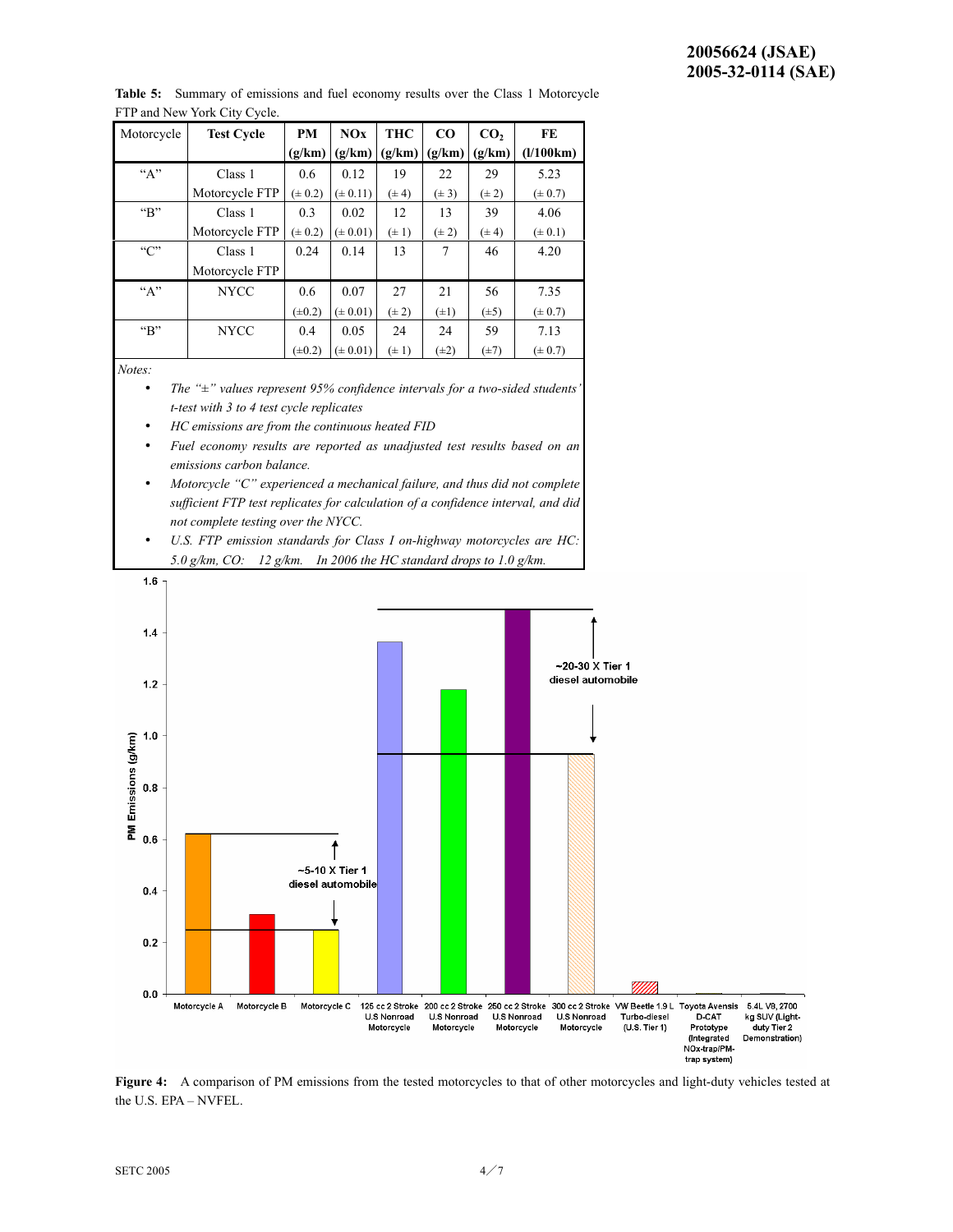## **3. RESULTS**

Emissions and fuel economy results are summarized in Table 5.

## **3.1 CLASS 1 MOTORCYCLE FTP**

The test-to-test variability in NOx and PM emissions measured using the FTP procedures were relatively high. This was due primarily to high variability in phase 1 (cold start phase) emission test results. Phase 1 test results appeared to vary considerably due to poor repeatability in engine start-up performance from day-to-day. Engine start-up and clutch slippage with motorcycle "C" worsened to the point that further testing beyond an initial two FTP tests was not possible and sufficient replacement parts were not available to implement the necessary repairs to continue its testing. The PM, NOx, HC, and CO emissions were comparable between test phases 1, 2 and 3 with the exception of the previously mentioned increased variability for phase 1.

In general, weighted-average FTP emissions of CO, HC, and PM were very high, and were consistent with previously reported results for high-speed, crankcase scavenged 2-stroke cycle engines reported in other U.S. studies for similar applications.<sup>2,3</sup> PM emissions were consistent with previously reported emissions factors for this class of motorcycle in Asia, but HC emissions were from 2 to 4 times higher than HC emission factors that are currently used for Asian motorcycles.<sup>1,9</sup> This is likely due to the use of heated flame ionization detectors (FID) for HC measurement in this and other U.S. studies versus the use of unheated FID or NDIR measurements made elsewhere. Measurement of such high levels of HC emissions was a significant maintenance challenge over the course of the study due to the potential for hydrocarbon hang-up within the heated sample lines and analyzer bench. Such sampling challenges would likely be significantly compounded by the use of non-heated sampling systems and analyzers.

FTP emissions of CO were of the same order of magnitude as emissions of CO2 and were in line with or no more than double the current U.S. Class 1 on-highway motorcycle standard. HC emissions ranged from approximately 2-4 times the current U.S. standard. There is no current PM standard for motorcycles in the U.S. In order to offer a comparison of these emissions with current light-duty passenger car emissions, the HC emissions levels were 200-300 times the NLEV or Tier 2 light-duty HC standards in the U.S. The PM emissions were approximately 10 to 20 times that measured from Tier 1 light-duty diesel emission levels in the U.S. (Figure 4) and 40-100 times the PM standard for light-duty diesel vehicles in the U.S. Tier 2 program.<sup>10, a</sup>

#### **3.2 NYCC**

NOx and PM emissions over the NYCC were generally comparable to the FTP results. Test-to-test variability was less than with the FTP testing, which may have been partially due to the lack of a cold-start within the NYCC. CO and HC emissions were substantially higher over the NYCC compared to the FTP results, and fuel economy decreased by approximately 30 to 40%. The results suggest increased in CO and HC emissions from this class of motorcycles when operated in heavily congested traffic.

#### **4. CONCLUSION**

The high levels of PM, HC, and CO emissions that were measured from the tested Asian Class 1 2-stroke motorcycles indicate that they are likely to be major contributors to the PM, VOC, and CO inventory in regions where they represent a significant fraction of the total vehicle-miles-traveled. Similar motorcycles represent a large percentage of the in-use population throughout Southeast Asia. Development of effective emissions controls for motorcycles of this type presents considerable challenges. The levels of HC and CO exhaust emissions that were measured would require significant reductions in engine-out emissions before application of effective exhaust catalysts could be considered. The heat-content of the high concentrations of unreacted and partially reacted exhaust compounds (HC and CO) would most likely result in significant catalyst thermal degradation over time via exothermic oxidation within the catalyst unless oxidation efficiencies were limited to very low levels of control.

#### **5. ACKNOWLEDGMENTS**

The authors wish to thank the South Asia Regional Environment Unit of the World Bank for assistance in arranging the test program, for handling shipment of the motorcycles to the U.S., and for providing information on 2-stroke motorcycle usage in Asia. The authors wish to thank ESMAP for funding the motorcycle clinics in Bangkok from which the motorcycles for testing were recruited, and for funding shipment of the motorcycles to the U.S. The authors would also like to thank the engineers and technicians of the Laboratory Operations Division at the U.S. EPA-NVFEL facility in Ann Arbor, MI whose support and efforts made this work possible.

l

a Note that U.S. Tier 1 light-duty diesels are equipped with diesel oxidation catalysts that provide a degree of PM emission control ( ~10-30%) from pre-catalyst emission levels.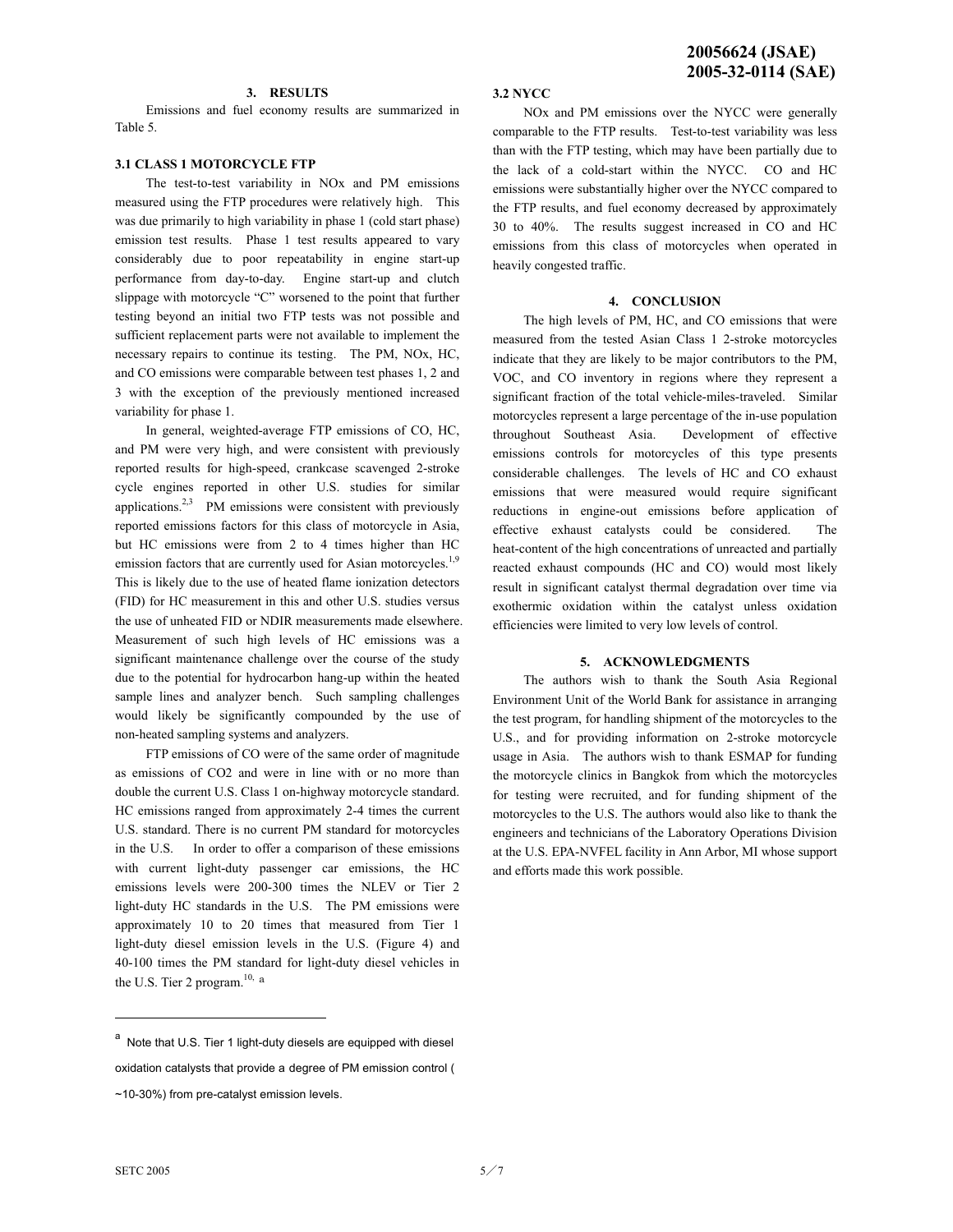# **20056624 (JSAE) 2005-32-0114 (SAE)**

#### **REFERENCES**

(1) J. Shah, N.Harshadeep, "Urban Pollution from Two Stroke Engine Vehicles in Asia: Technical and Policy Options" Regional Workshop on Reduction of Emissions from 2-3 Wheelers, September 5-7, 2001– Hanoi, Vietnam

<http://www.adb.org/Documents/Events/2001/RETA5937/Hanoi /default.asp?p=vhclemsn&pg=workshop>

(2) M. Spears "Particulate Matter Measurement of Uncontrolled 2-stroke Vehicles", Regional Workshop on Reduction of Emissions from 2-3 Wheelers, September 5-7, 2001– Hanoi, Vietnam

<http://www.adb.org/Documents/Events/2001/RETA5937/Hanoi /default.asp?p=vhclemsn&pg=workshop>

(3) J.J. White, J.N. Carroll, H.E. Haines, "Emissions from Snowmobile Engines Using Bio-Based Fuels and Lubricants". SAE Technical Paper Series 972108.

(4) N.Y. Kado, R.A. Okamoto, J. Karim, P.A. Kuzmicky, "Airborne Particulate Emissions from 2- and 4-Stroke Marine Engines: Polycyclic Aromatic Hydrocarbon and Bioassay Analyses". Environmental Science and Technology 2000, 34, 2714-2720.

(5) J. McDonald, B. Bunker, "Testing of the Toyota Avensis DPNR at the U.S. EPA-NVFEL", SAE Technical Paper Series 2002-01-2877.

(6) U.S. Code of Federal Regulations, Title 40, Part 86, Appendix I (c), "EPA Urban Dynamometer Driving Schedule for motorcycles with engine displacements less than 170 cc".

(7) U.S. Code of Federal Regulations, Title 40, Part 86, Appendix I (b), "EPA urban Dynamometer Driving Schedule for Light-Duty Vehicles".

(8) U.S. Code of Federal Regulations, Title 40, Part 86, Appendix I (e), "EPA New York City Cycle for Light-Duty Vehicles and Light-Duty Trucks".

(9) J. Suksod "Automotive Emission in Thailand", Technical and Policy Options" Regional Workshop on Reduction of Emissions from 2-3 Wheelers, September 5-7, 2001– Hanoi, Vietnam

<http://www.adb.org/Documents/Events/2001/RETA5937/Hanoi /default.asp?p=vhclemsn&pg=workshop>

(10) U.S. EPA Certification and Fuel Economy Information

System (CFEIS), Light-Duty and Motorcycle Annual Certification Test Result Reports & Data, Certified Vehicle Test Result Report Data for Model Year 2003. <http://www.epa.gov/otaq/cert/veh-cert/cert-tst/03db.zip>

#### **CONTACT**

Joseph McDonald U.S. Environmental Protection Agency Office of Transportation and Air Quality 2000 Traverwood Drive Ann Arbor, MI 48105 USA E-Mail: mcdonald.joseph@epa.gov